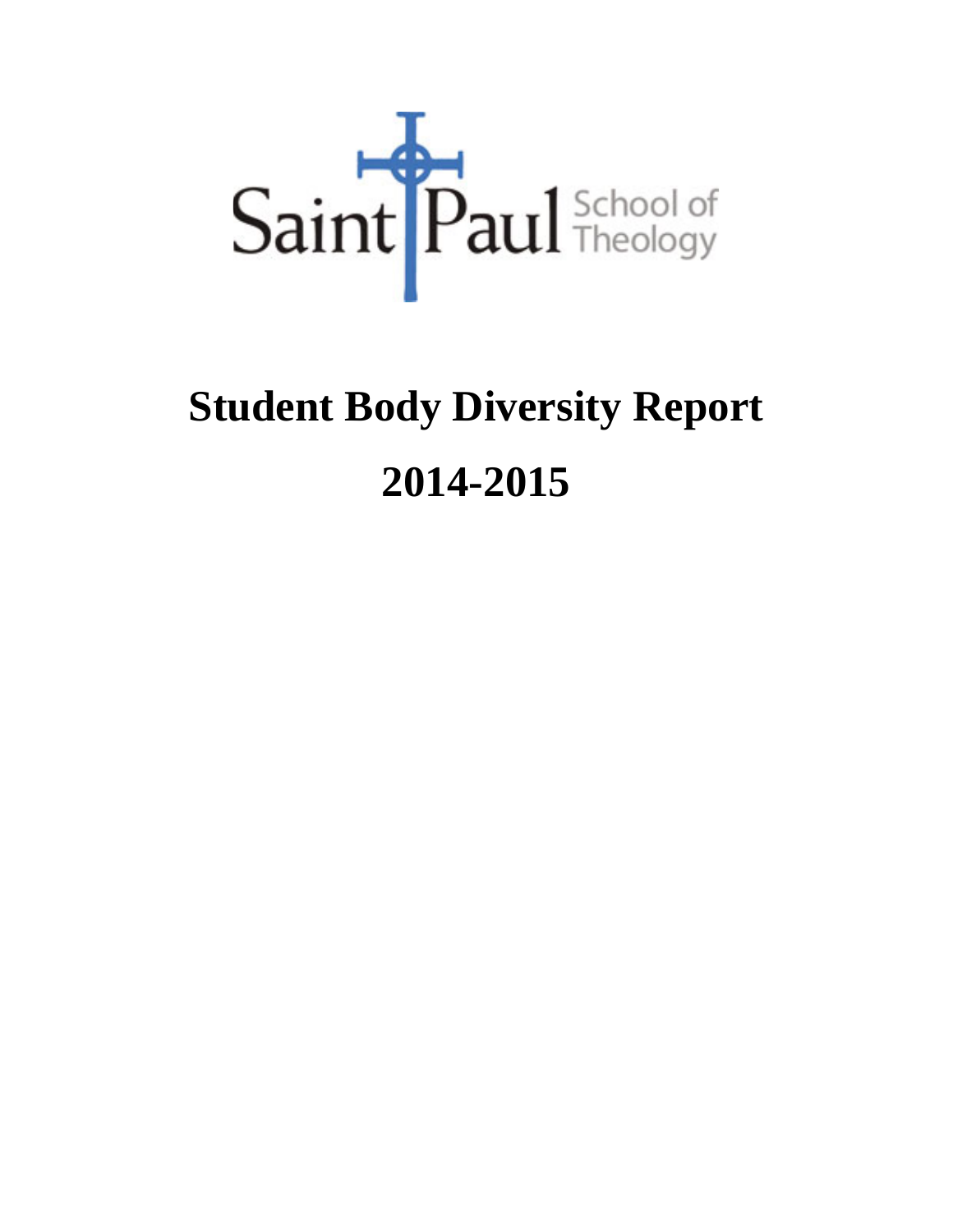#### **Table of Contents**

#### **Please note the following disclaimers:**

The data in this report reflects student enrollment from Fall 2014 – Summer 2015. This may slightly differ from data submitted to other agencies (including IPEDS), as the reporting dates are defined by the individual agency and report.

Saint Paul School of Theology does not participate in the Federal Pell Grant Program, so recipient data requirements are not applicable to this institution.

This report is published in accordance with the Higher Education Opportunity Act and in support of Title IX and Age Discrimination Act regulations (34 CFR 106; 34 CFR 110).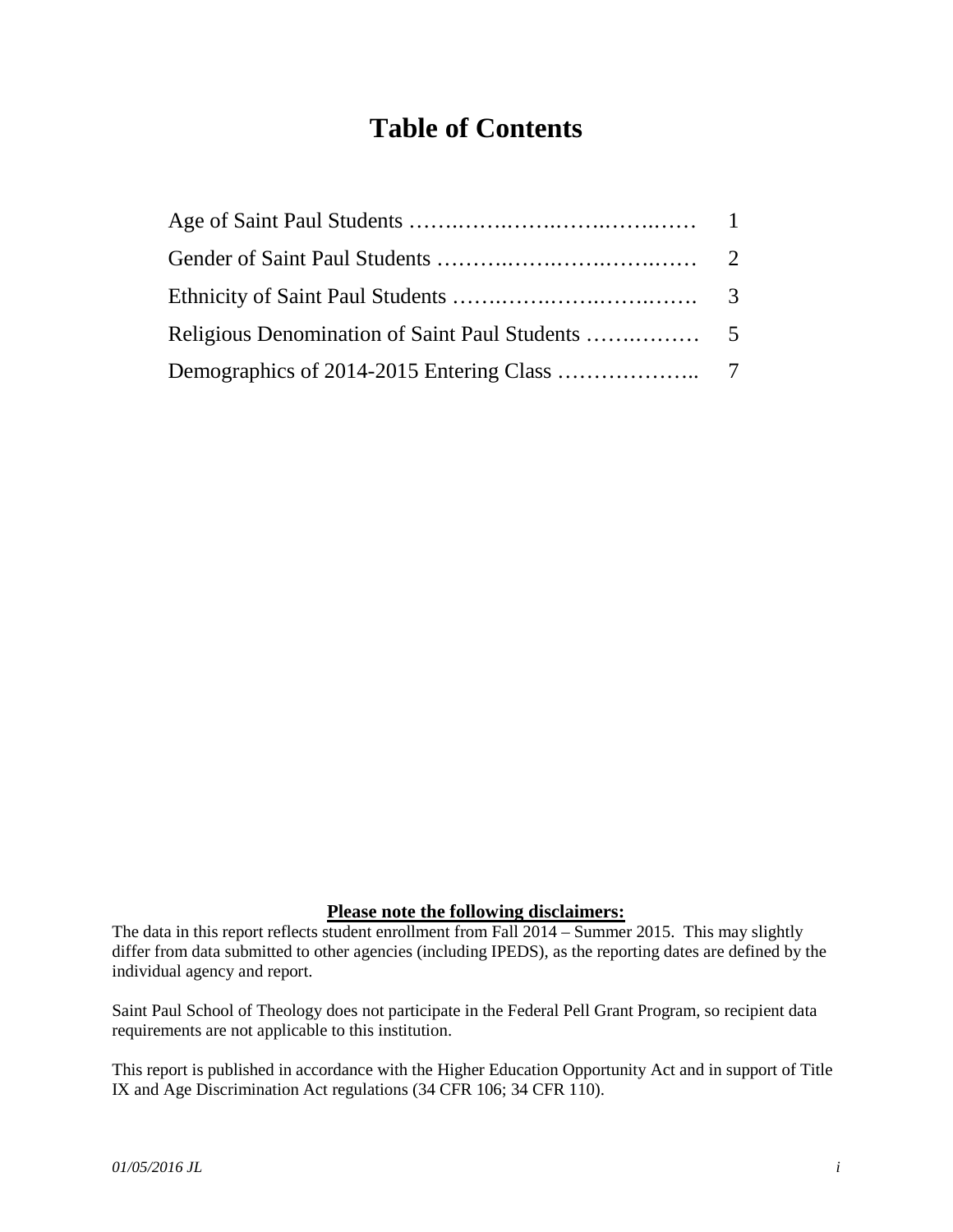



| Age            | <b>DMIN</b> | <b>MACM</b> | <b>MATS</b> | <b>MDIV</b> | <b>Grand Total</b> | <b>Percentage</b> |
|----------------|-------------|-------------|-------------|-------------|--------------------|-------------------|
| 22-29          |             |             |             | 16          | 17                 | 8.59%             |
| 30-39          | 6           |             |             | 46          | 53                 | 26.77%            |
| 40-49          | 16          |             | 4           | 38          | 59                 | 29.80%            |
| 50-59          | 14          |             |             | 19          | 44                 | 22.22%            |
| $60+$          |             |             |             |             | 14                 | 7.07%             |
| <b>Unknown</b> | 9           |             |             |             | 11                 | 5.56%             |
| <b>Total</b>   | 52          | 10          | 11          | 125         | 198                |                   |

Saint Paul's student body is comprised primarily of students in their 30s, 40s, and 50s (a total of almost 79%). Students enrolled in a Master of Divinity (MDIV) program are, on average, between 30-49 years old. However, the age range of students enrolled in the Doctor of Ministry (DMIN) program is slightly higher, averaging between 40-59 years old. Master of Arts students (MACM and MATS) also appear to be enrolling in their 40s and 50s.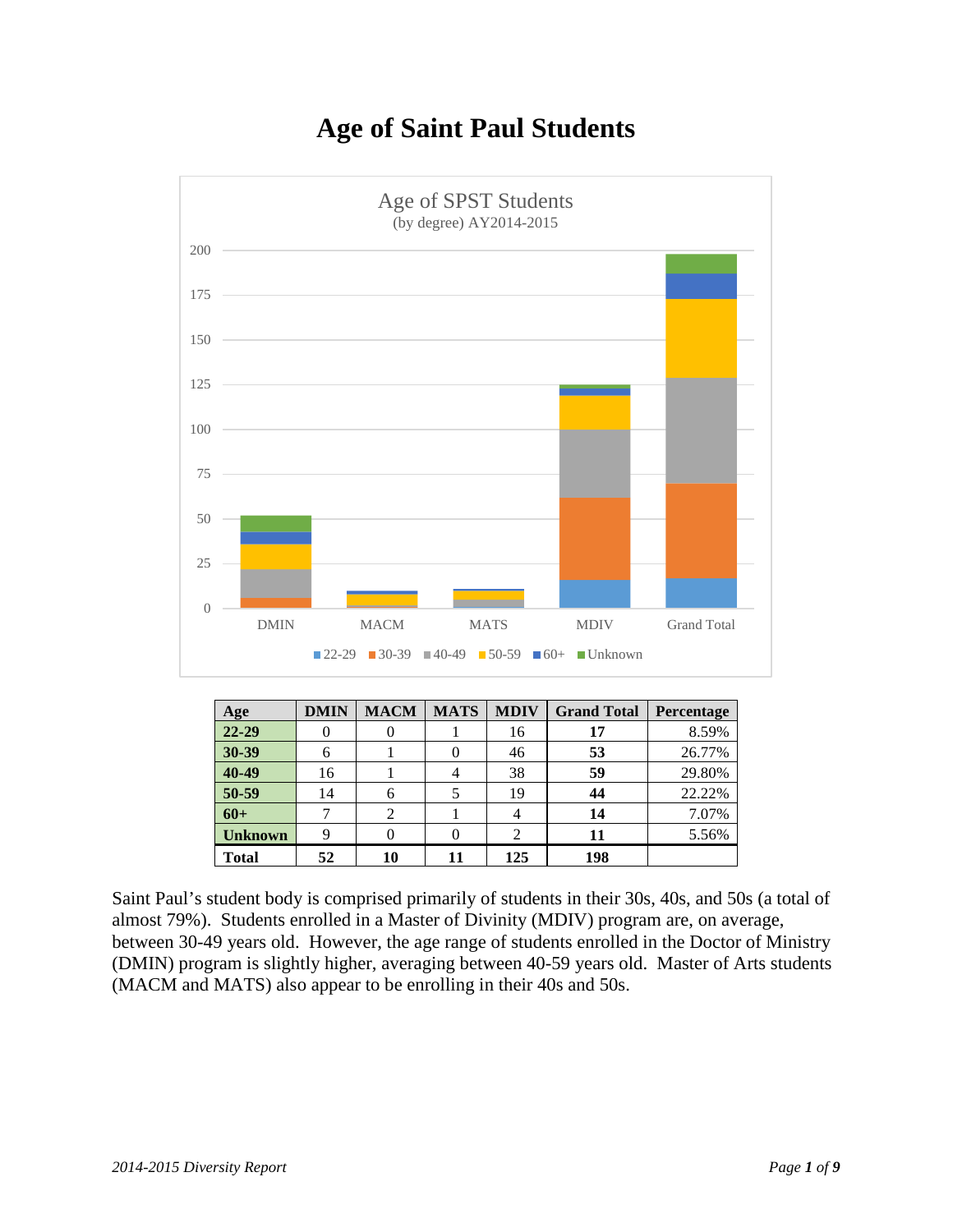

## **Gender of Saint Paul Students**

| <b>Gender</b> | <b>DMIN</b> | <b>MACM</b> | <b>MATS</b> | <b>MDIV</b> | <b>Grand Total</b> | Percentage |
|---------------|-------------|-------------|-------------|-------------|--------------------|------------|
| <b>Female</b> |             |             |             | 54          | 82                 | 41.41%     |
| <b>Male</b>   | 37          |             |             |             | 116                | 58.59%     |
| <b>Total</b>  | 52          | 10          |             | 125         | 198                |            |

While the overall student body at Saint Paul's is primarily male (58.59%), the distribution of this statistic among the degree programs is interesting. The number of male students pursuing a DMin degree at SPST is more than double that of female students. However, the gender distribution of students enrolled in the Master of Arts in Christian Ministry (MACM) program is equal at 50%, and the Master of Arts (Theological Studies) (MATS) program is femaledominated at 73%. As the program with the largest enrollment at Saint Paul's, it makes sense that the MDIV reflects a gender diversity closest to the overall student body at 43% female and 57% male.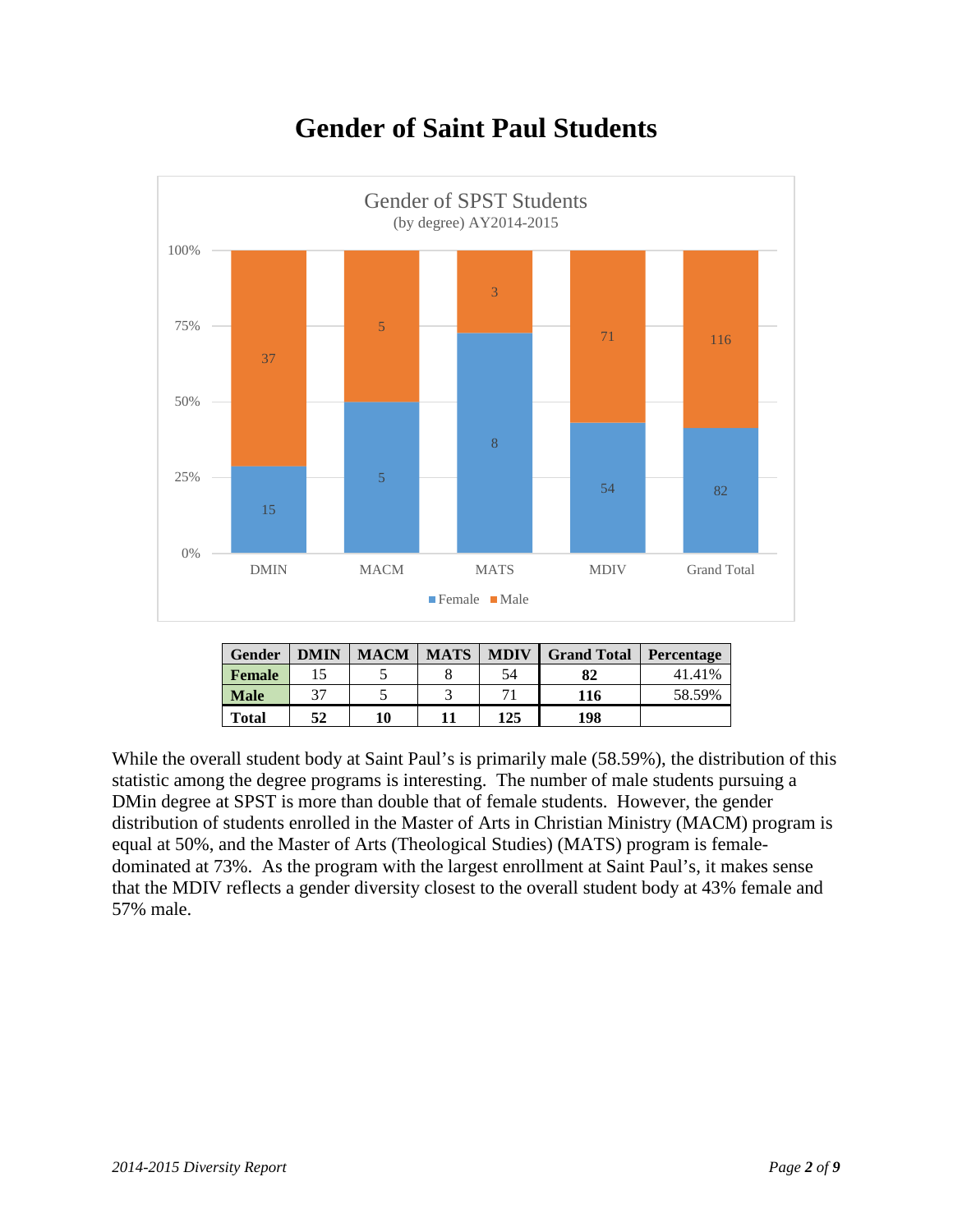### **Ethnicity of Saint Paul Students**



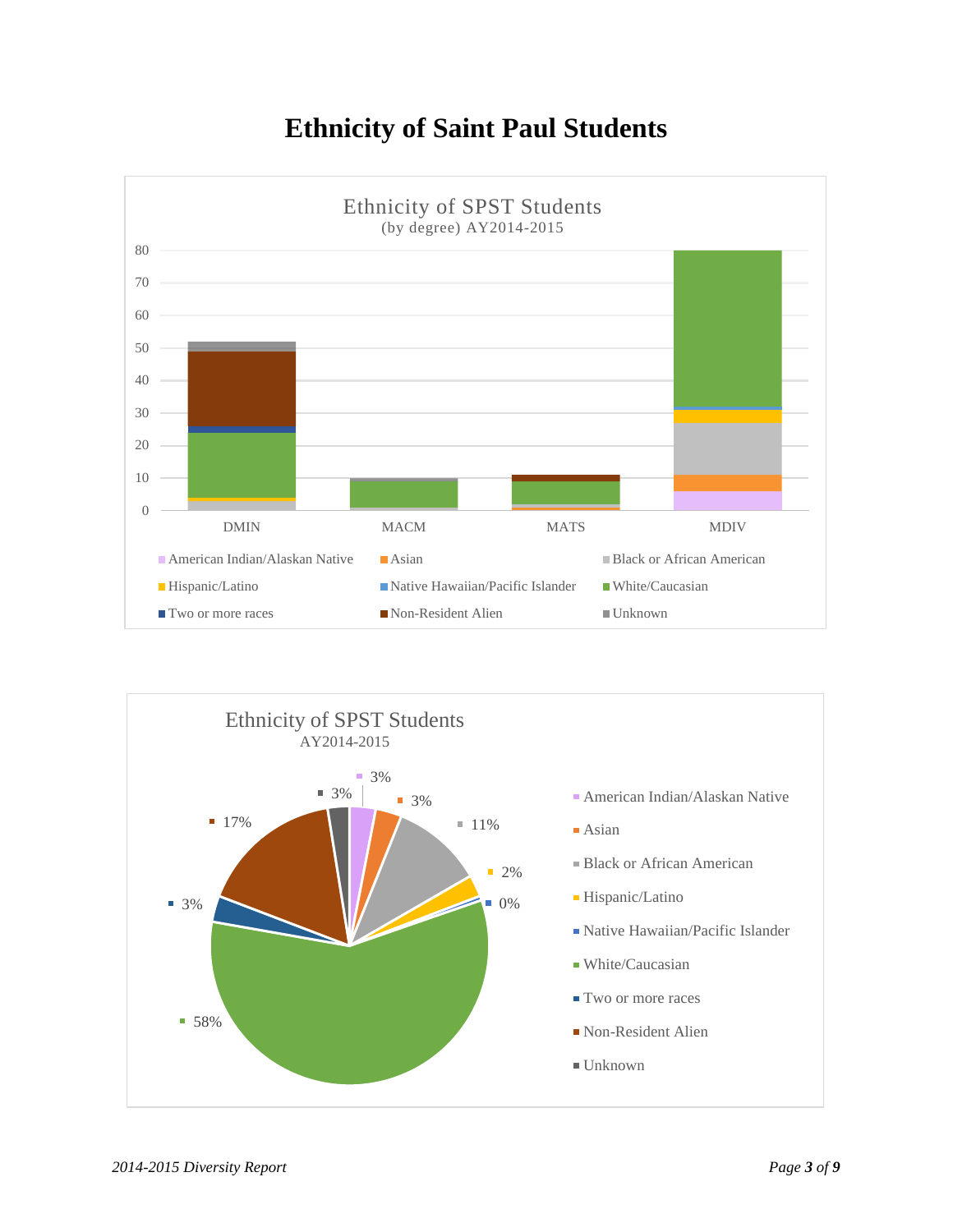#### **Ethnicity of Saint Paul Students (Cont.)**

| <b>Ethnicity</b>                                   | <b>DMIN</b>    | <b>MACM</b> | <b>MATS</b>    | <b>MDIV</b> | <b>Grand Total</b> | <b>Percentage</b> |
|----------------------------------------------------|----------------|-------------|----------------|-------------|--------------------|-------------------|
| <b>American Indian/Alaskan Native</b>              | 0              | 0           | 0              | 6           | 6                  | 3.03%             |
| <b>Asian</b>                                       | 0              | 0           |                | 5           | h                  | 3.03%             |
| <b>Black or African American</b>                   | 3              |             |                | 16          | 21                 | 10.61%            |
| Hispanic/Latino                                    |                | 0           | 0              | 4           |                    | 2.53%             |
| <b>Native Hawaiian/</b><br><b>Pacific Islander</b> | $\theta$       | 0           | $\Omega$       |             |                    | 0.51%             |
| <b>White/Caucasian</b>                             | 20             | 8           | 7              | 80          | 115                | 58.08%            |
| Two or more races                                  | $\mathfrak{D}$ | 0           | 0              | 4           | 6                  | 3.03%             |
| <b>Non-resident alien</b>                          | 23             | 0           | $\mathfrak{D}$ | 8           | 33                 | 16.67%            |
| <b>Unknown</b>                                     | 3              |             | 0              |             |                    | 2.53%             |
| <b>Total</b>                                       | 52             | 10          | 11             | 125         | 198                |                   |

Overall enrollment at Saint Paul's continues to reflect a primarily White/Caucasian ethnicity (58%). There are two ethnic groups, however, that represent a significant portion of the student body: Non-resident alien (17%) and Black/African American (11%).

The majority of the non-resident alien population at SPST is comprised of students enrolled in the Korean Track of the DMIN program, which graduated 16 students during this academic year. Since the next track of the Korean DMIN program has not yet begun, this ethnic group at Saint Paul's will likely see a significant drop during the 2015-2016 academic year.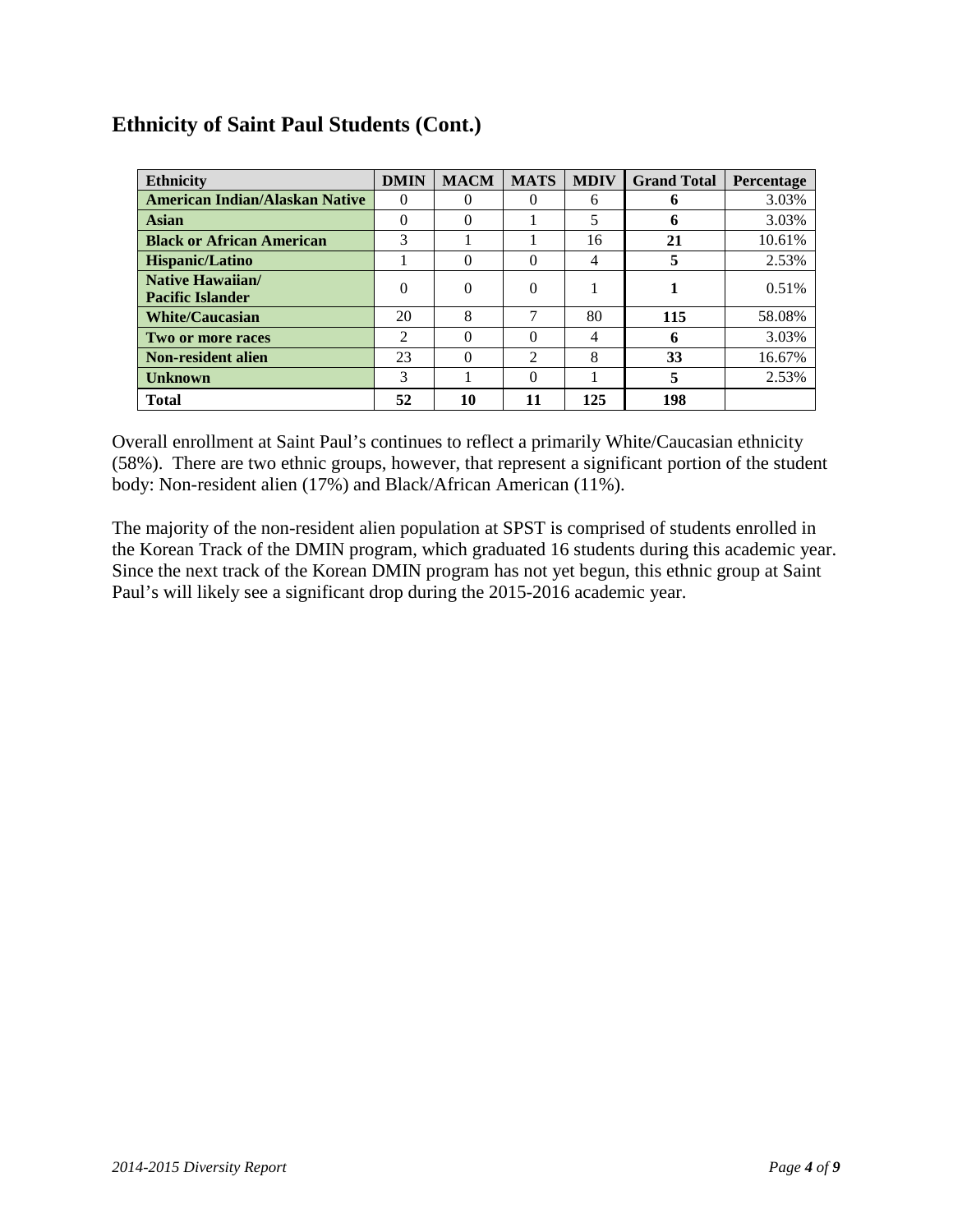



| <b>Religious Denomination</b>           | <b>DMIN</b>    | <b>MACM</b> | <b>MATS</b> | <b>MDIV</b>    | <b>Grand Total</b> | Percentage |
|-----------------------------------------|----------------|-------------|-------------|----------------|--------------------|------------|
| <b>African Methodist Episcopal</b>      |                | 0           | 0           |                |                    | 1.01%      |
| <b>African Methodist Episcopal Zion</b> | $\Omega$       | $\Omega$    | $\Omega$    | $\mathfrak{D}$ | $\mathbf{2}$       | 1.01%      |
| <b>Baptist</b>                          | $\Omega$       |             | $\Omega$    |                | 2                  | 1.01%      |
| <b>Disciples of Christ</b>              |                | $\Omega$    | $\Omega$    |                | 2                  | 1.01%      |
| <b>Church of Christ</b>                 | $\Omega$       | $\Omega$    | $\Omega$    |                |                    | 0.51%      |
| <b>Christian Methodist Episcopal</b>    |                | $\Omega$    | $\Omega$    |                | 2                  | 1.01%      |
| <b>Church of God in Christ</b>          | $\Omega$       | $\Omega$    | $\Omega$    |                |                    | 0.51%      |
| <b>Episcopal</b>                        | $\overline{2}$ | $\Omega$    | 2           | $\Omega$       | 4                  | 2.02%      |
| <b>Independent Methodist (Korea)</b>    | 18             | $\Omega$    | $\Omega$    | $\overline{2}$ | 20                 | 10.10%     |
| <b>Presbyterian</b>                     | $\Omega$       | $\Omega$    | $\Omega$    | 6              | 6                  | 3.03%      |
| <b>United Methodist</b>                 | 24             | 9           | 5           | 99             | 137                | 69.19%     |
| Unity                                   |                | $\Omega$    | $\Omega$    | $\Omega$       |                    | 0.51%      |
| <b>Unitarian Universalist</b>           | $\Omega$       | $\Omega$    | $\Omega$    |                |                    | 0.51%      |
| <b>Nondenominational</b>                | 1              | $\Omega$    | $\Omega$    | 5              | 6                  | 3.03%      |
| <b>Unknown</b>                          | 3              | $\Omega$    | 4           | 4              | 11                 | 5.56%      |
| <b>Total</b>                            | 52             | 10          | 11          | 125            | 198                |            |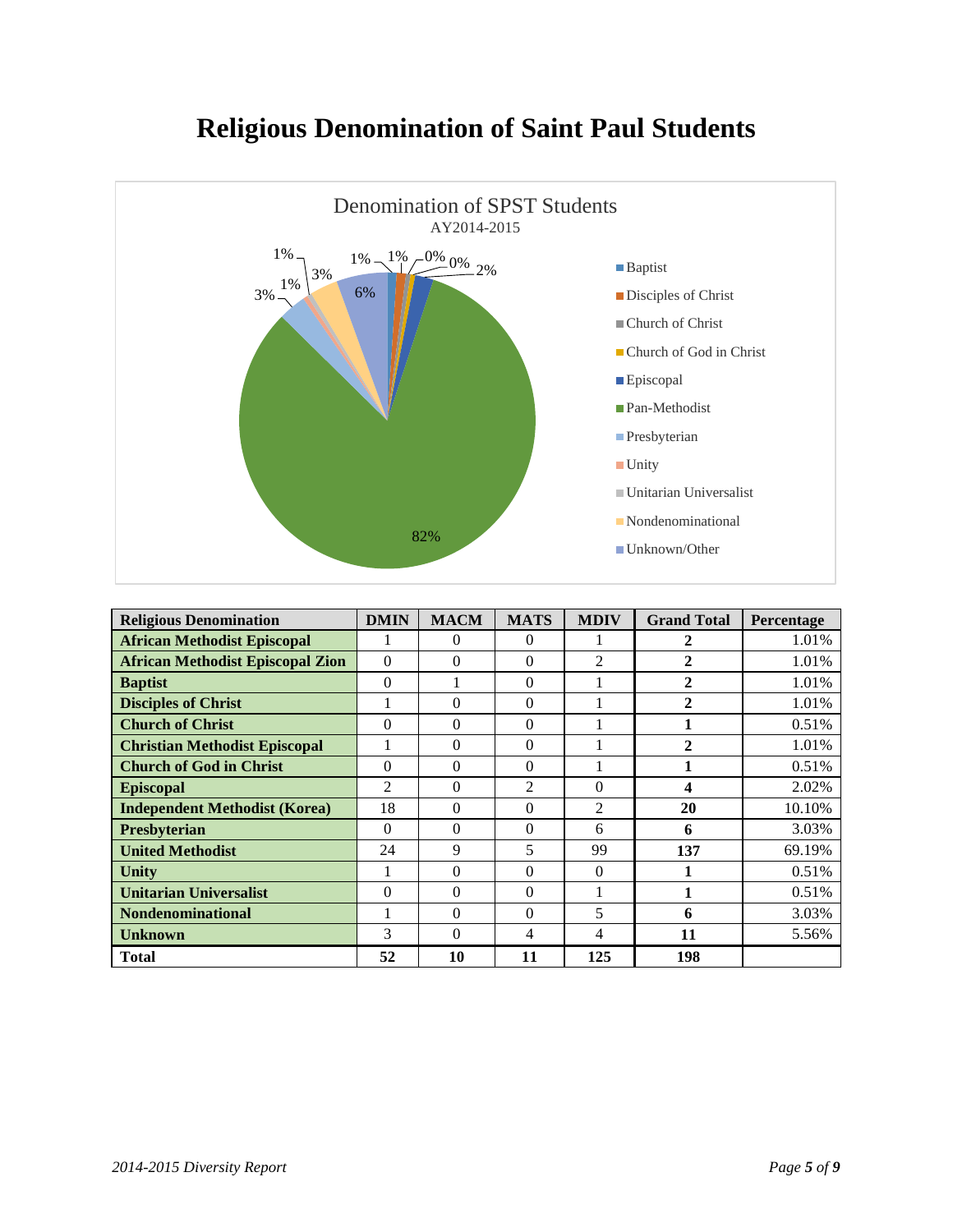#### **Religious Denomination of Saint Paul Students (Cont.)**

The overwhelming majority of Saint Paul students identified themselves as United Methodist (69%). Since SPST is one of 13 United Methodist seminaries in the U.S., as designated by the General Board for Higher Education and Ministry of the United Methodist Church, this is not surprising. A total of 77% of master's students are United Methodists: 79% of MDIV, 45% of MATS, and 90% of MACM students. However, less than half of DMIN students identified as such (46%).

The secondary denomination representing the student body at Saint Paul's is Independent Methodist (10%), populated primarily by our Korean international students. Considering the large class of students enrolled in the Korean DMIN program, this denomination encompasses 35% of our doctoral student body.

Beyond these two denominations, the religious affiliation of SPST students appears to be quite sparse. 6% of students' affiliation is unknown, while 3% identified as Nondenominational, 3% as Presbyterian, and 2% as Episcopalian. The remaining 7% of students' religious affiliations are spread among 9 other denominations.



| <b>Pan-Methodist Denomination</b>       | <b>DMIN</b> | <b>MACM</b> | <b>MATS</b> | <b>MDIV</b> | <b>Grand Total</b> | Percentage |
|-----------------------------------------|-------------|-------------|-------------|-------------|--------------------|------------|
| <b>African Methodist Episcopal</b>      |             |             |             |             |                    | 1.23%      |
| <b>African Methodist Episcopal Zion</b> |             |             |             |             |                    | 1.23%      |
| <b>Christian Methodist Episcopal</b>    |             |             |             |             |                    | 1.23%      |
| <b>Independent Methodist (Korea)</b>    | 18          |             |             |             | 20                 | 12.27%     |
| <b>United Methodist</b>                 | 24          |             |             | 99          | 137                | 84.05%     |
| <b>Total</b>                            | 44          |             |             | 105         | 163                |            |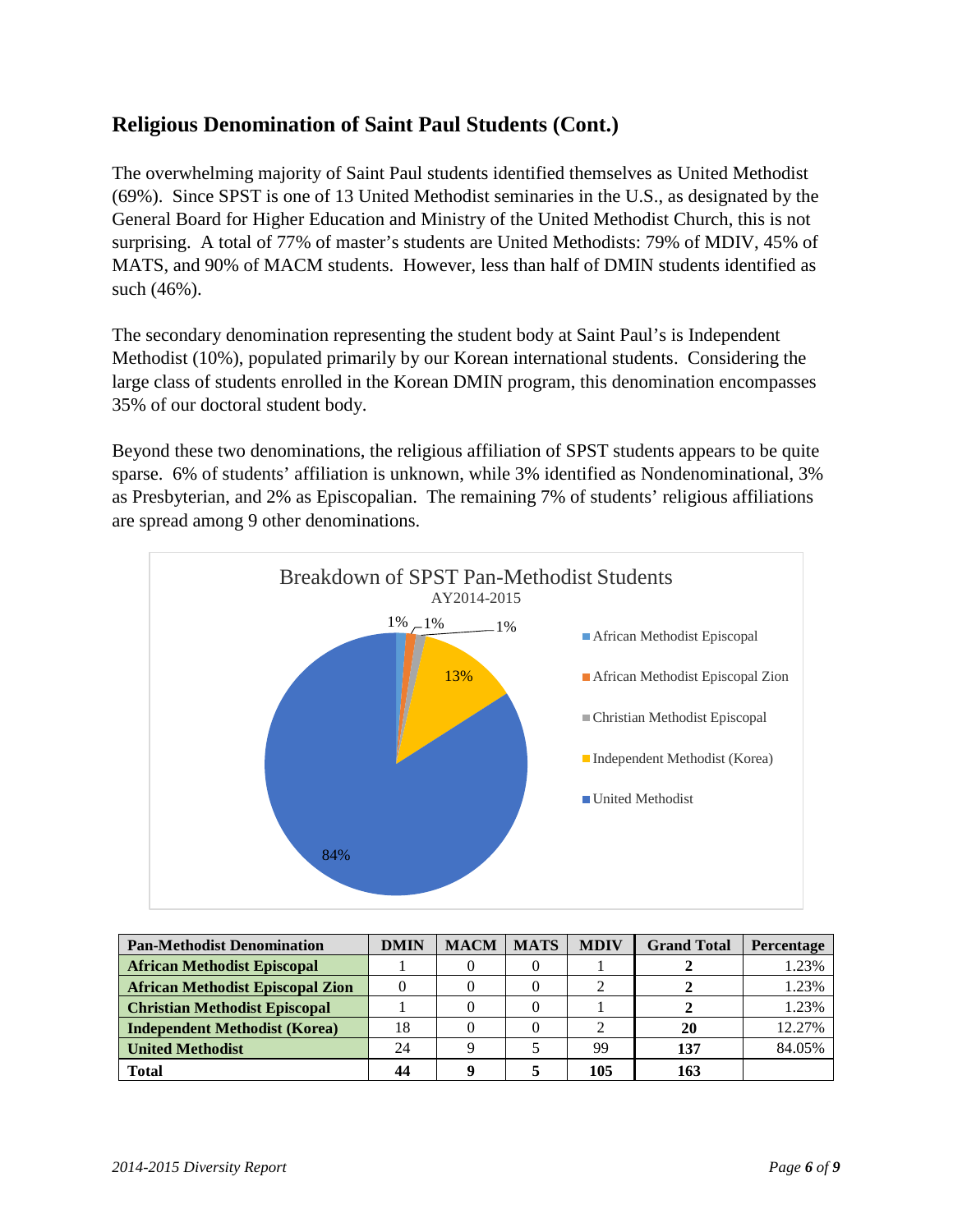## **Demographics of 2014-2015 Entering Class (Cohort 1415)**



| <b>Ethnicity</b>                        | <b>DMIN</b>  | <b>MACM</b> | <b>MATS</b>    | <b>MDIV</b> | <b>Grand Total</b> | Percentage |
|-----------------------------------------|--------------|-------------|----------------|-------------|--------------------|------------|
| <b>American Indian/Alaskan Native</b>   | $\Omega$     |             |                | 4           |                    | 8.51%      |
| <b>Asian</b>                            |              | 0           | 0              |             |                    | 2.13%      |
| <b>Black or African American</b>        | 0            | $\theta$    |                |             |                    | 12.77%     |
| Hispanic/Latino                         |              | 0           |                | 2           |                    | 4.26%      |
| <b>Native Hawaiian/Pacific Islander</b> | $\Omega$     | 0           |                |             |                    | 2.13%      |
| <b>White/Caucasian</b>                  |              | 3           | $\mathfrak{D}$ | 21          | 27                 | 57.45%     |
| Two or more races                       | 0            | 0           | 0              |             |                    | 2.13%      |
| <b>Non-Resident Alien</b>               | $\mathbf{0}$ | 0           |                |             |                    | 4.26%      |
| <b>Unknown</b>                          |              |             |                |             |                    | 6.38%      |
| <b>Total</b>                            |              |             |                | 37          | 47                 |            |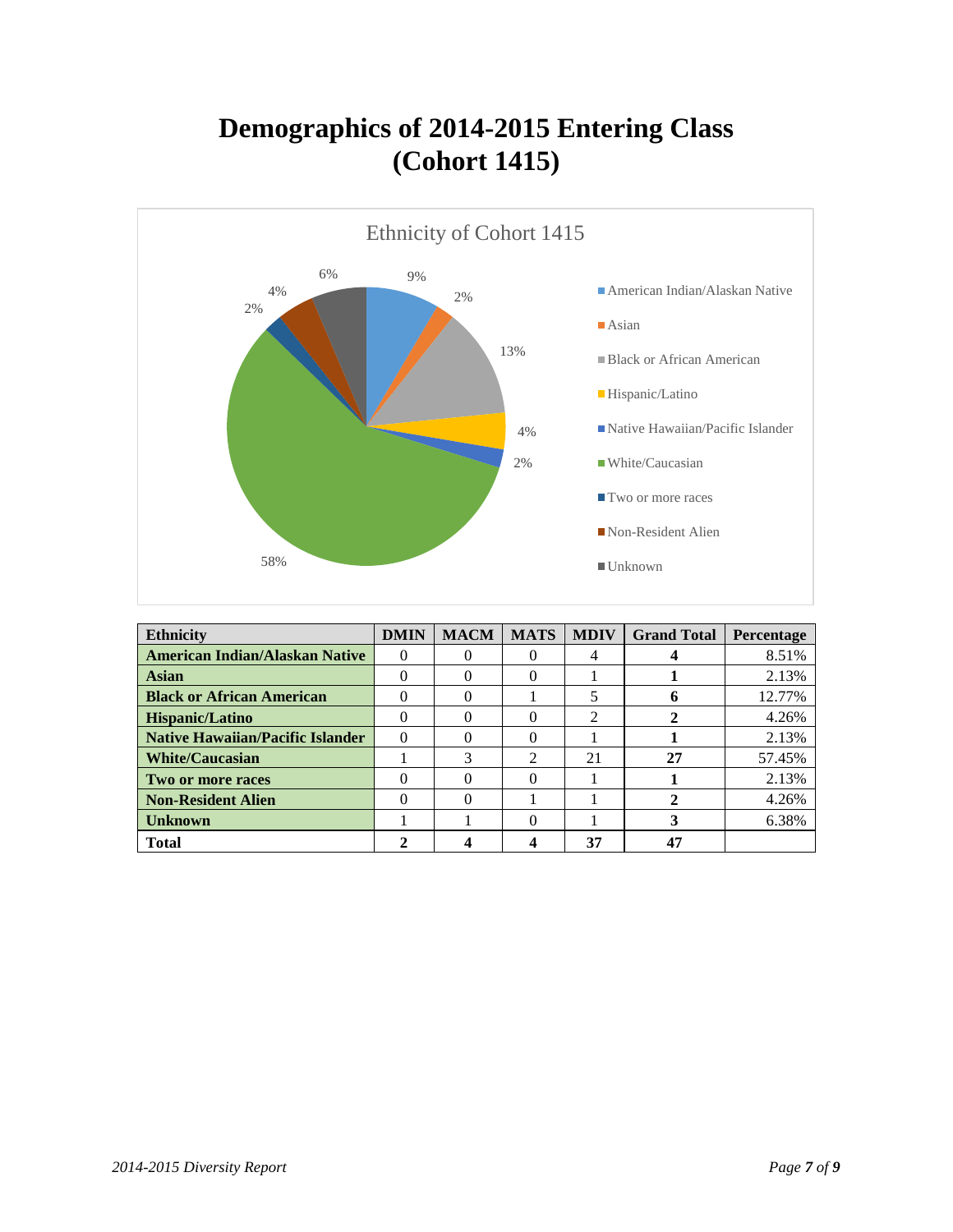

| <b>Religious Denomination</b>        | <b>DMIN</b> | <b>MACM</b> | <b>MATS</b> | <b>MDIV</b> | <b>Grand Total</b> | Percentage |
|--------------------------------------|-------------|-------------|-------------|-------------|--------------------|------------|
| <b>Disciples of Christ</b>           |             |             |             |             |                    | 2.13%      |
| <b>Christian Methodist Episcopal</b> |             |             |             |             |                    | 2.13%      |
| <b>Episcopal</b>                     |             |             |             |             |                    | 2.13%      |
| <b>Presbyterian</b>                  |             |             |             |             |                    | 6.38%      |
| <b>United Methodist</b>              |             |             |             | 28          | 34                 | 72.34%     |
| Nondenominational                    |             |             |             |             |                    | 2.13%      |
| <b>Unknown/Other</b>                 |             |             |             |             |                    | 12.77%     |
| <b>Total</b>                         |             |             |             | 37          | 47                 |            |